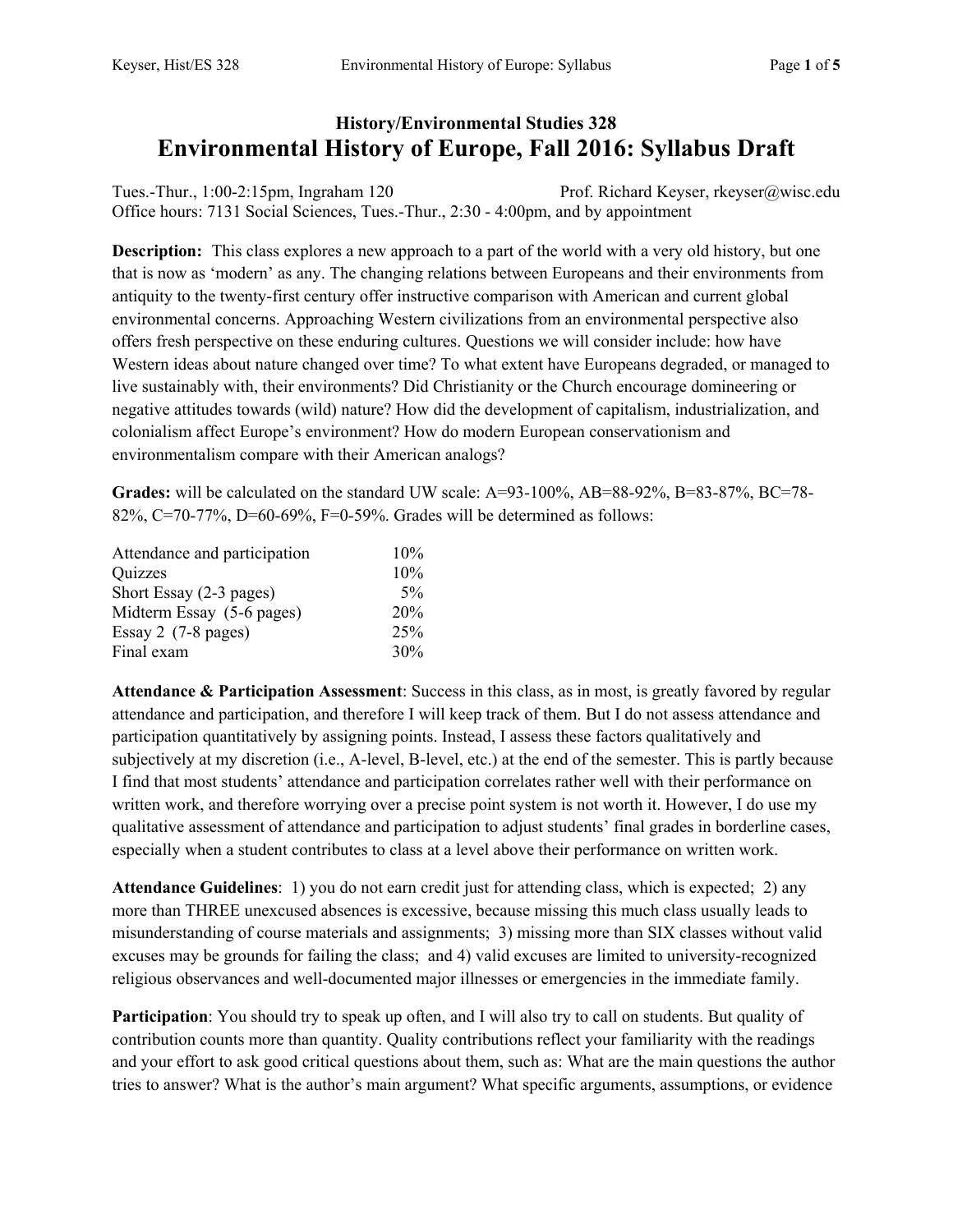are used in support? What is left out? Good participation also means that you listen to others and try to engage seriously but respectfully with what others say.

**Reading Notes**: You should always read each weekly assignment carefully, take notes, and prepare a short summary of, response to, and critical questions provoked by the readings as a basis for class discussion (1-2 pages, handwritten or typed). Normally I will not collect these, but if you are having trouble, reviewing such notes is a good place to begin a discussion with me. Such notes are also very helpful in preparing for exams and papers.

**Quizzes and Homework Assignments:** There will be occasional (aprox. 4-5 over the semester) quizzes or short homework assignments, usually of one page or less, which will usually ask you to explain one or a few key terms or concepts in about a paragraph each.

**Papers**: There will be two essays that will ask you to respond critically to the assigned readings and class discussions by developing your own argument. Detailed topics and guidelines will be given later, one to two weeks before the due dates. Papers must be turned in both as paper copies in class, and as electronic copies to an anti-plagiarism website. Late papers will be heavily penalized: they will be marked down one grade per class day late. For help with papers, besides asking me and reading the guides on my website (http://www.ssc.wisc.edu/~rkeyser/?page\_id=80), you can get additional individual help at both the History Lab: http://history.wisc.edu/thehistorylab.htm; and the Writing Center: http://writing.wisc.edu/index.html.

**Final Exam:** This will be comprehensive, covering everything studied in the course, including both factual material and the broader ideas and themes of the course. The format will include some identification, short-answer essays, as well as one or two longer essays.

**Academic Honesty**: Your written work must reflect your own ideas, and where you draw on others' words or ideas you need to indicate this clearly with proper quotations and citations. Academic dishonesty will not be tolerated, and all appropriate penalties, including failing the course, will be strictly enforced. As state law for the UW System states, academic misconduct includes, but is not limited to "claim[ing] credit for the work or efforts of another without authorization or citation"

(https://www.students.wisc.edu/doso/docs/uws\_chapter\_14.pdf). For plain-language guidance, see: https://www.students.wisc.edu/doso/students/. Specifically on the proper ways to give credit to sources, consult the Writing Center (http://www.writing.wisc.edu/) and download their handout 'Acknowledging, Paraphrasing, and Quoting Sources:' http://writing.wisc.edu/Handbook/Acknowledging Sources.pdf .

**Accommodations:** If you need accommodations due to any disability, please let me know within the first two weeks of class, i.e. by Sept. 20. In order to maintain confidentiality, you may do so by coming to my office hours or by emailing me to arrange a meeting. You will need to provide documentation from the McBurney Disability Resource Center, 702 West Johnson St., Suite 2104, tel. 608-263-2741, email: mcburney@studentlife.wisc.edu.

**Required Books & Course Pack:** You need to acquire the three required books and the Course Pack for this class, and bring them to class on the days when they are assigned. They are listed here below in the order in which they will be assigned. The books are available, among other places, the UW Bookstore: www.uwbookstore.com. The Course Pack is available from the Social Sciences Copy Center, in 6120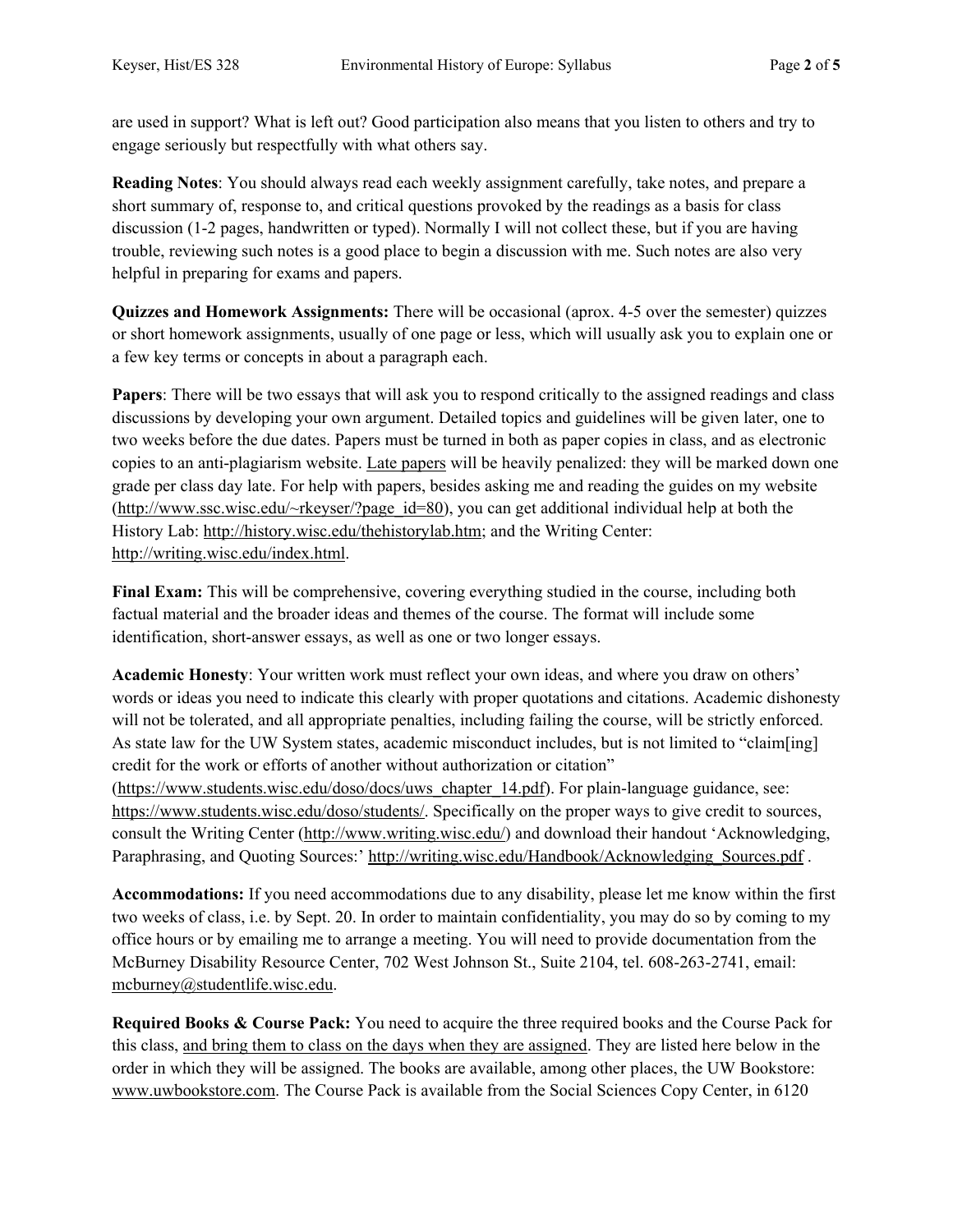Social Sciences: http://copy.ls.wisc.edu/ . Both the books and the Course Pack will also be on reserve at College Library.

Whited, Tamar, et al. *Northern Europe: An Environmental History*. ABC-CLIO, 2005. Keyser, Richard. *Course Pack for ES/Hist 328*. Social Science Copy Center, 2016. Mark Cioc. *The Rhine: An Eco-Biography, 1815-2000*. University of Washington Press, 2006. Bess, Michael. *The Light-Green Society: Ecology and Technological Modernity in France, 1960-2000*. The University of Chicago Press, 2003.

**Reading Assignments:** you should read each week's assignments in the order they are listed on the syllabus and finish all of them by Tuesday's class. This will enable you to make connections among the readings and to use class time to review, clarify, and ask questions about the week's material.

## **SCHEDULE**

- Week 1, Tues.-Thur., Sept.6-8. Introduction: Nature, Culture, & Environmental History. Whited, *Environmental History*, preface, pp. xiii – xvii; and ch. 1, pp. 1-17. Course Pack Primary Sources, ch. 1-2: The Bible and Ancient Greece.
- Week 2, Sept. 13-15. Classical Mediterranean Civilizations: an Environmental Crisis? Whited, *Environmental History*, ch. 2, pp. 19-44. Course Pack: Grove and Rackham, *The Nature of Mediterranean Europe*, ch. 1, pp. 8-19; and ch. 11, pp. 167-74 (Greece & Italy), 188-89 (conclusion). Course Pack Primary Sources, ch. 3: Ancient Rome.

## **Short Essay Due: Tues., Sept. 20**

- Week 3, Sept. 20-22. Fall of Rome and the Early Middle Ages. Whited, *Environmental History*, pp. 45-58 Course Pack; Hoffmann, *Environmental History*, ch. 3, pp. 85-112. Begin Course Pack Primary Sources, ch. 4: Medieval Europe.
- Week 4, Sept. 27-29. The Middle Ages: Cultural Ideas & Social Practice. Course Pack: Hoffmann, *Environmental History*, ch. 7, pp. 241-78. Course Pack: Rackham, *History of the Countryside*, pp. 62-63, 85 [only!!]. Course Pack Primary Sources, ch. 4, Medieval Europe.

## **Sept. 29: Midterm Essay Draft Due.**

Week 5, Oct. 4-6. Population, Climate, & Disease in the Late Medieval Crises; The Plague. Whited, *Environmental History*, ch. 3, pp. 58-72. Course Pack Primary Sources, ch. 5: The Plague.

Week 6, Oct. 11-13. Renaissance & the Age of Discovery.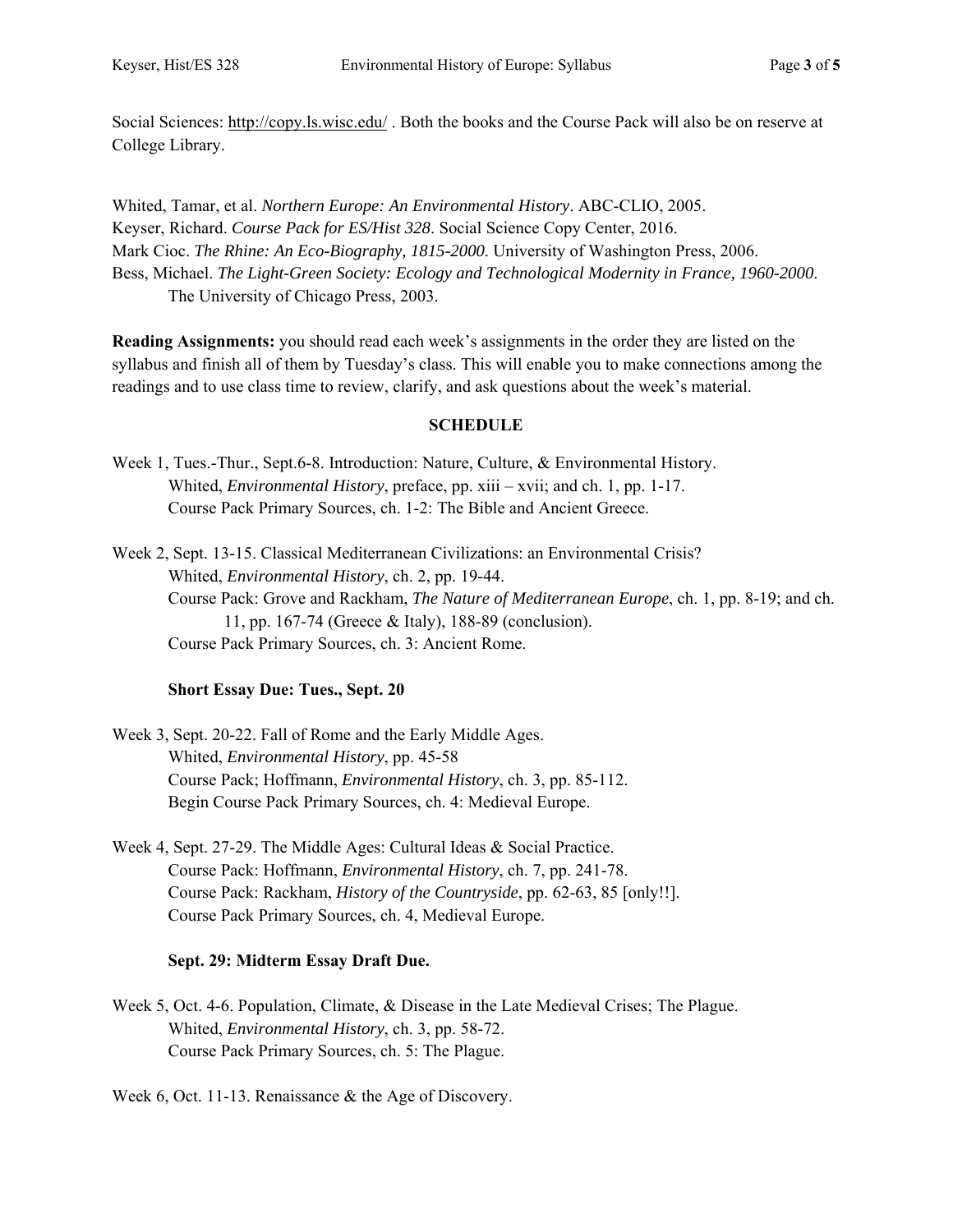Whited, *Environmental History*, ch. 4, pp. 73-90. Course Pack, ch. 6: New World Encounters. **Oct. 13: Midterm Essay Final Draft Due.** 

- Week 7, Oct. 18-20. Early Modern Europe: Growth and Constraints. Whited, *Environmental History*, ch. 4, pp. 90-102.
- Week 8, Oct. 25-27. Early Modern States, Global Trade, & the Scientific Revolution. Whited, *Environmental History*, ch. 5, pp. 103-15. Course Pack: Richards, John, *Unending Frontier*, intro. & ch. 1, pp. 1-24, 47-57; ch. 2, pp. 58-61, 84-85; & ch. 3, pp. 89-97, 110-111. Course Pack: Coates, Peter, "The Advent of Modernity," in *Nature: Western Attitudes*, pp. 67-81. Course Pack: James C. Scott, *Seeing Like a State*, introduction & ch. 1, pp. 1-22.

Week 9, Nov. 1-3. Agrarian Intensification, Landscape Change, & British Energy Regimes. Whited, *Environmental History*, ch. 5, pp. 115-32. Course Pack: Richards, *Unending Frontier*, ch. 6, pp. 193-214 (you may skim the political history on pp. 195-202), 221-41. Course Pack: Rackham, *History of the Countryside*, ch. 5, pp. 88-97. Course Pack: Paul Warde & Tom Williamson, "Fuel Supply and Agriculture in Post-Medieval England," *Agricultural History Review* 62: 1 (2014): 61-82.

Week 10, Nov. 8-10. The Enlightenment & New Approaches to Managing Natural Resources. Cioc, *The Rhine*, foreword, pp. ix-xii; & ch. 1-2, pp. 3-45. Course Pack, ch. 6: Early Modern Europe.

### **Nov. 8: Essay 2 Draft Due.**

- Week 11, Nov. 15-17. From the Mid-19<sup>th</sup> to the Mid-20<sup>th</sup> Century: Industry & Environment. Cioc, *The Rhine*, ch. 3-4, pp. 47-107. Course Pack, ch. 6: Early Modern Europe.
- Week 12, Nov. 22. Peak Environmental Degradation. Cioc, *The Rhine*, ch. 5, pp. 109-43. Course Pack, ch. 6: Early Modern Europe

## **Nov. 22: Essay 2 Final Draft Due.**

## **Thanksgiving Break, Nov. 24-27.**

Week 13, Tues., Nov. 29 – Dec. 1. The Rise of Environmentalism: The Rhine & France. Whited, *Environmental History*, ch. 6, pp. 133-47. Cioc, *The Rhine*, ch. 6-8, pp. 145-207. Bess, *The Light-Green Society*, Intro., pp. 3-9; & ch. 1, pp. 11-37.